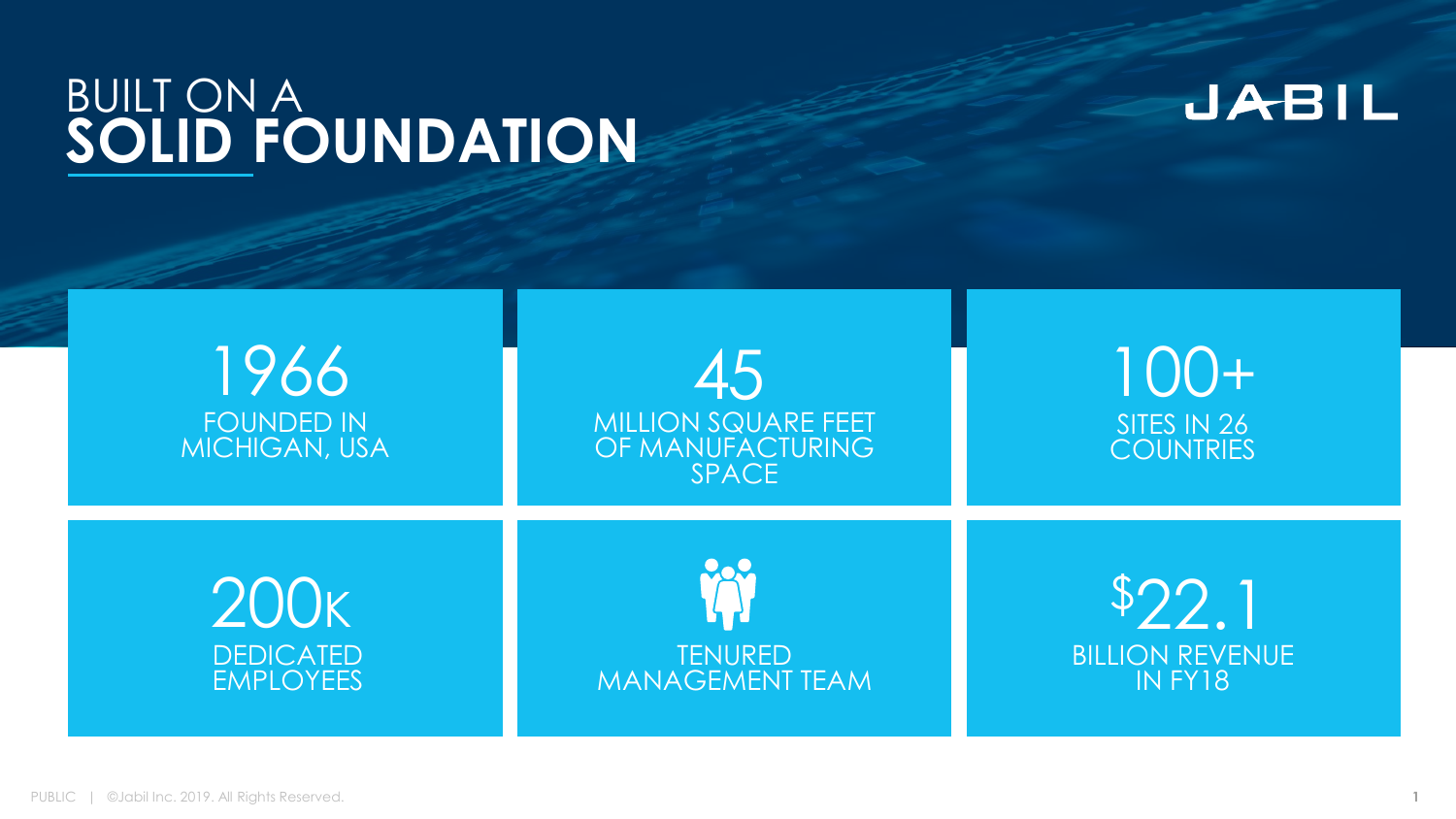# JABIL

# GLOBAL OPERATIONS ENABLE **LOCALIZED MANUFACTURING**

Taichung Tianjin Weihai Wuhan Wuxi

#### **100+ SITES STRATEGICALLY LOCATED AROUND THE WORLD**

#### **ASIA**

Bandung Beijing Changhua Chengdu

Deging Gotemba Ho Chi Minh Hsinchu City Huangpu Huizhou Penang Pune

Shanghai Shenzhen Suzhou Singapore

> Uzhgorod Venray Vienna **Waterford**

#### **EUROPE, MIDDLE EAST & AFRICA (EMEA)**

Misgav Nagyigmand Tiszaújváros Tortosa Tver

| Bray    | Knittlingen |
|---------|-------------|
| Haifa   | Kwidzyn     |
| Hasselt | Livingston  |
| Jena    | Marcianise  |
| Kharkiv | Midrand     |
|         |             |

#### **LATIN AMERICA**

| <b>Belo Horizonte</b> | Monterrey   |
|-----------------------|-------------|
| Chihuahua             | St. Domingo |
| Guadalajara           | Tijuana     |
| Juarez                | Valinhos    |
| Manaus                |             |

| Albuquerque | Austin     |
|-------------|------------|
| Anaheim     | Burlington |
| Asheville   | Cayey      |
| Atlanta     | Chaska     |

Chicago

**NORTH AMERICA**

Auburn Hills

Clinton Colorado Springs Devens Florence Fremont

Grand Junction Gurnee Hanover Park Horseheads Lexington

**Livermore** Maple Grove McLean Mebane Memphis

GLOBAL HEADQUARTERS ST. PETERSBURG, FL

> Monument Mount Pleasant Ottawa Pleasanton San Diego

San Jose Seattle St. Petersburg Waltham **Westchester**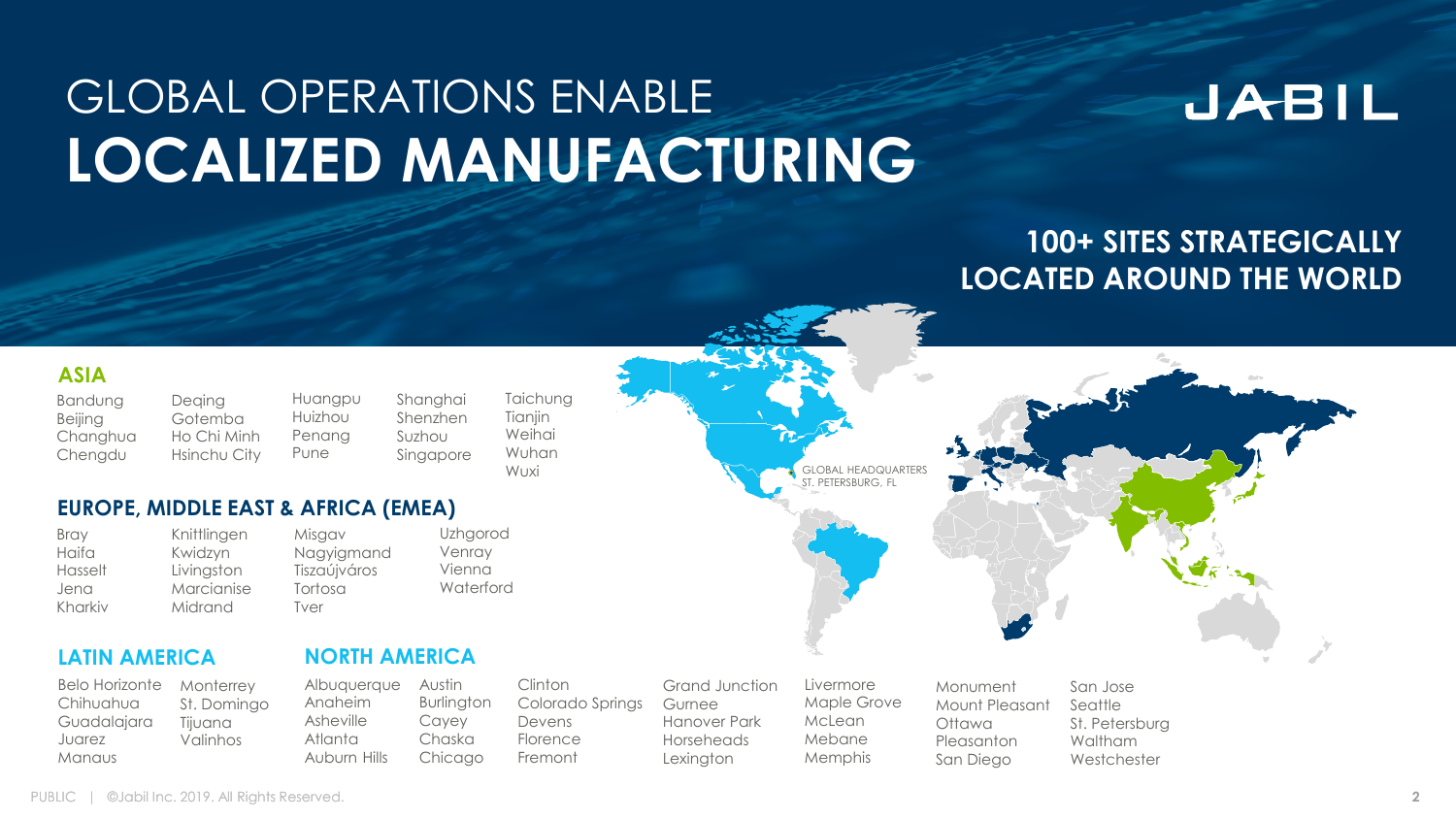# WE PARTNER ACROSS THE **ENTIRE VALUE CHAIN**



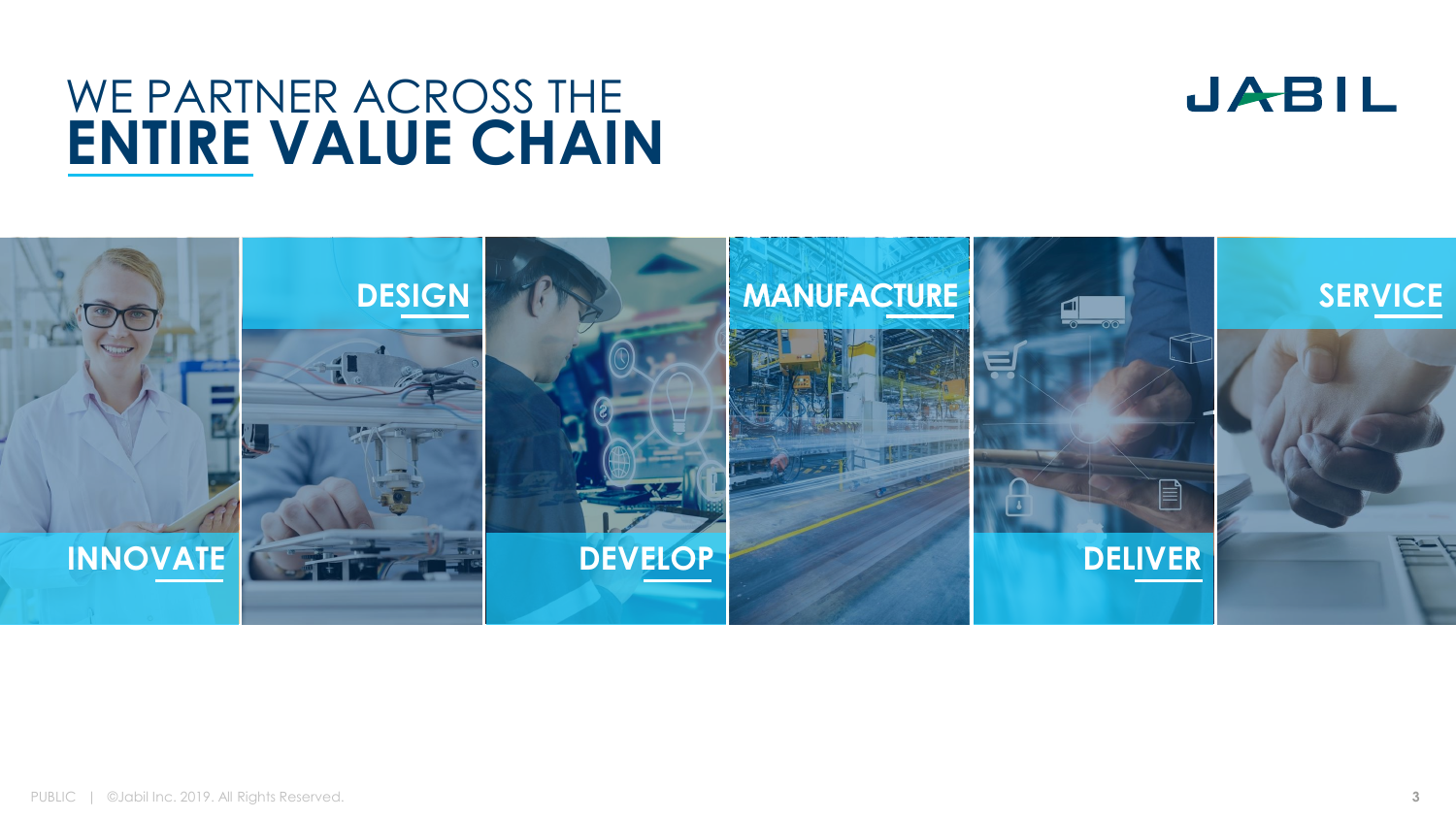### Jabil has the ability to enable the subscription economy for our customers



#### **How do we differentiate vs the competition?**

- 1 Jabil is a unique portal ~300 longstanding commercial OEM relationships
- 2 Jabil has the ability to deliver end-end solutions, e.g,. concept to commercialization
- 3 Jabil IIOT has an existing ecosystem of players hardware, software, cloud, connectivity
- 4) Technology agnostic
- 5 Flexible framework architecture, design and deliver a personalized solution for our OEM's
- 6 Quick turn POC's based on established use-cases
	- Agile development framework and approach
- 8) Thought Leadership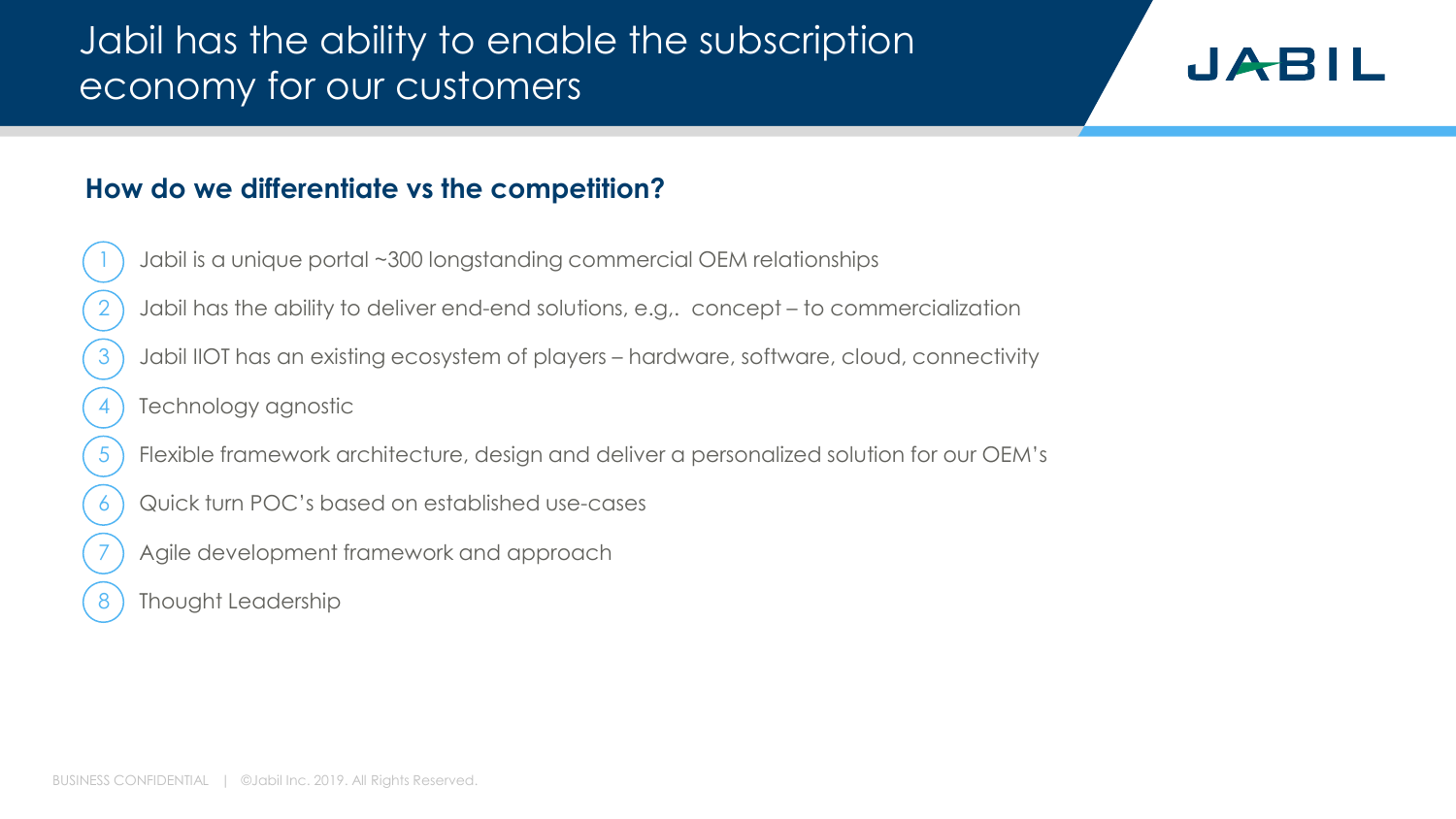### It's about intelligence . . . not just physical products

### JABIL

**In the past, consumers and OEMs were happy with physical products, today they need to be intelligent**

- Critical business moments begin at the edge and impact every facet of enterprise operations.
- Edge and IoT solutions drive competitive differentiation, customer satisfaction and business success.

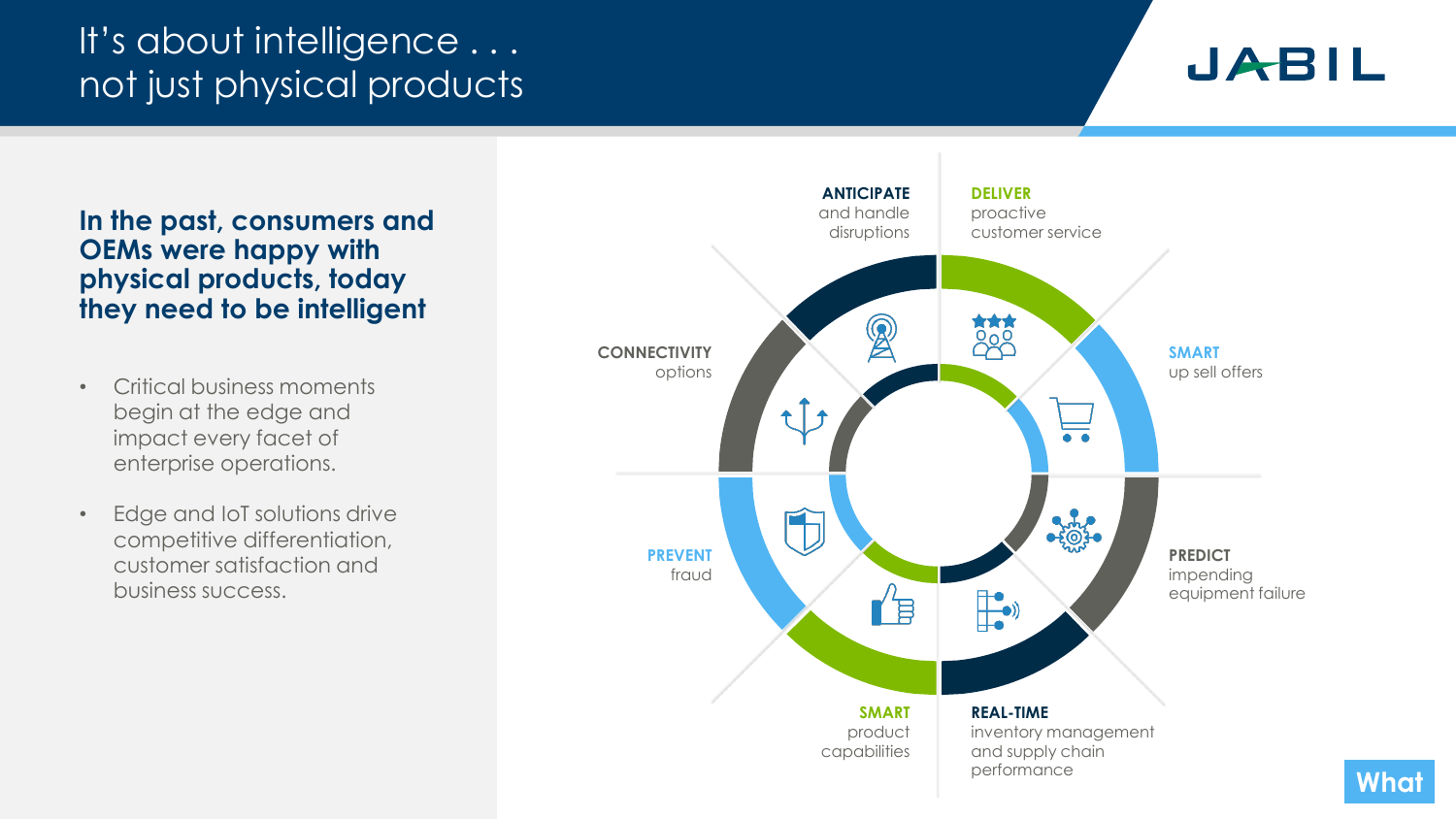### Revenue, margins and increased lifetime profit are the financial reasons why IIOT

# JABIL

**Take the steps to increase margins and profitability in your product portfolio**



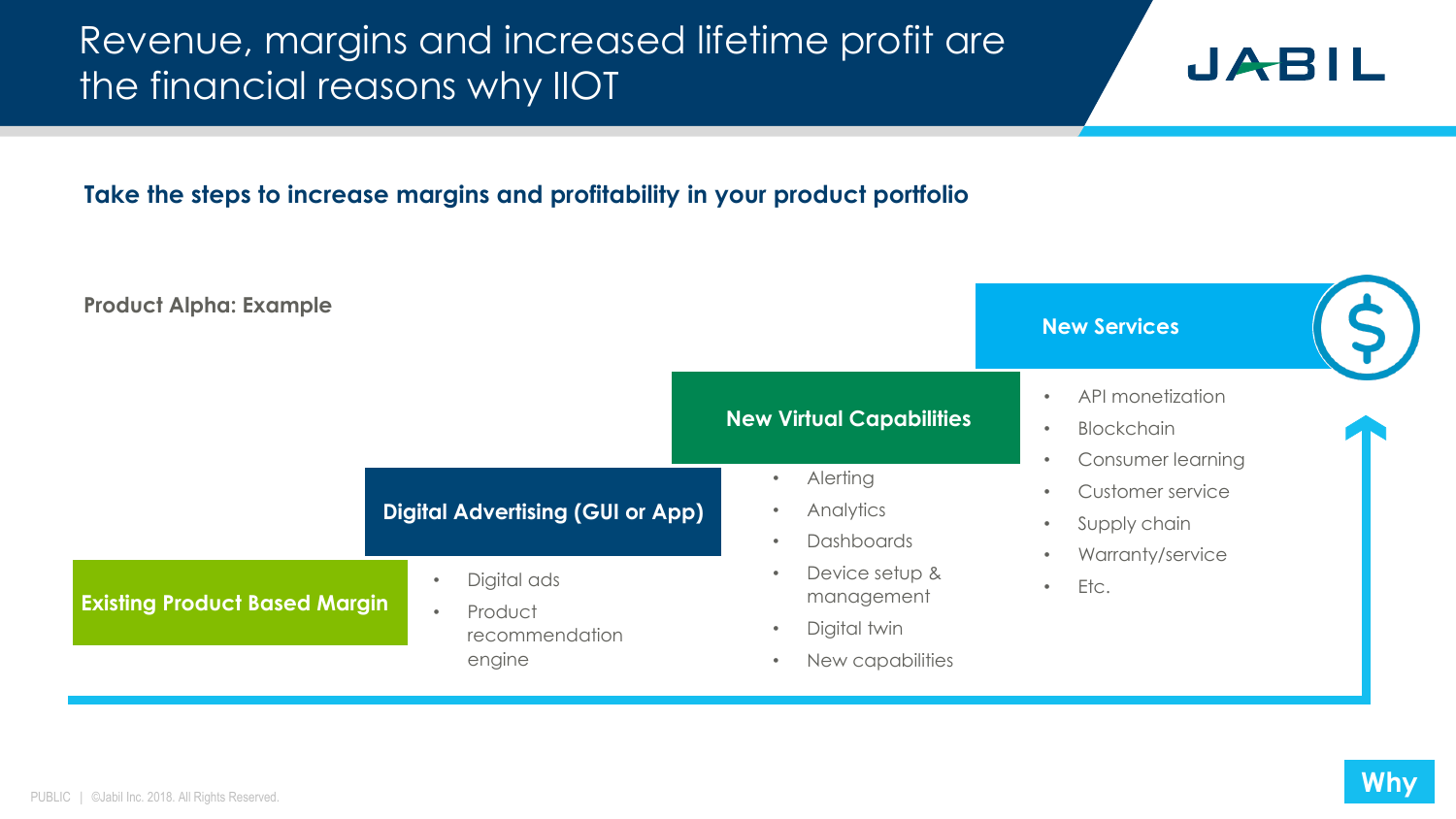#### Jabil's Industrial IoT Expertise

# JABIL

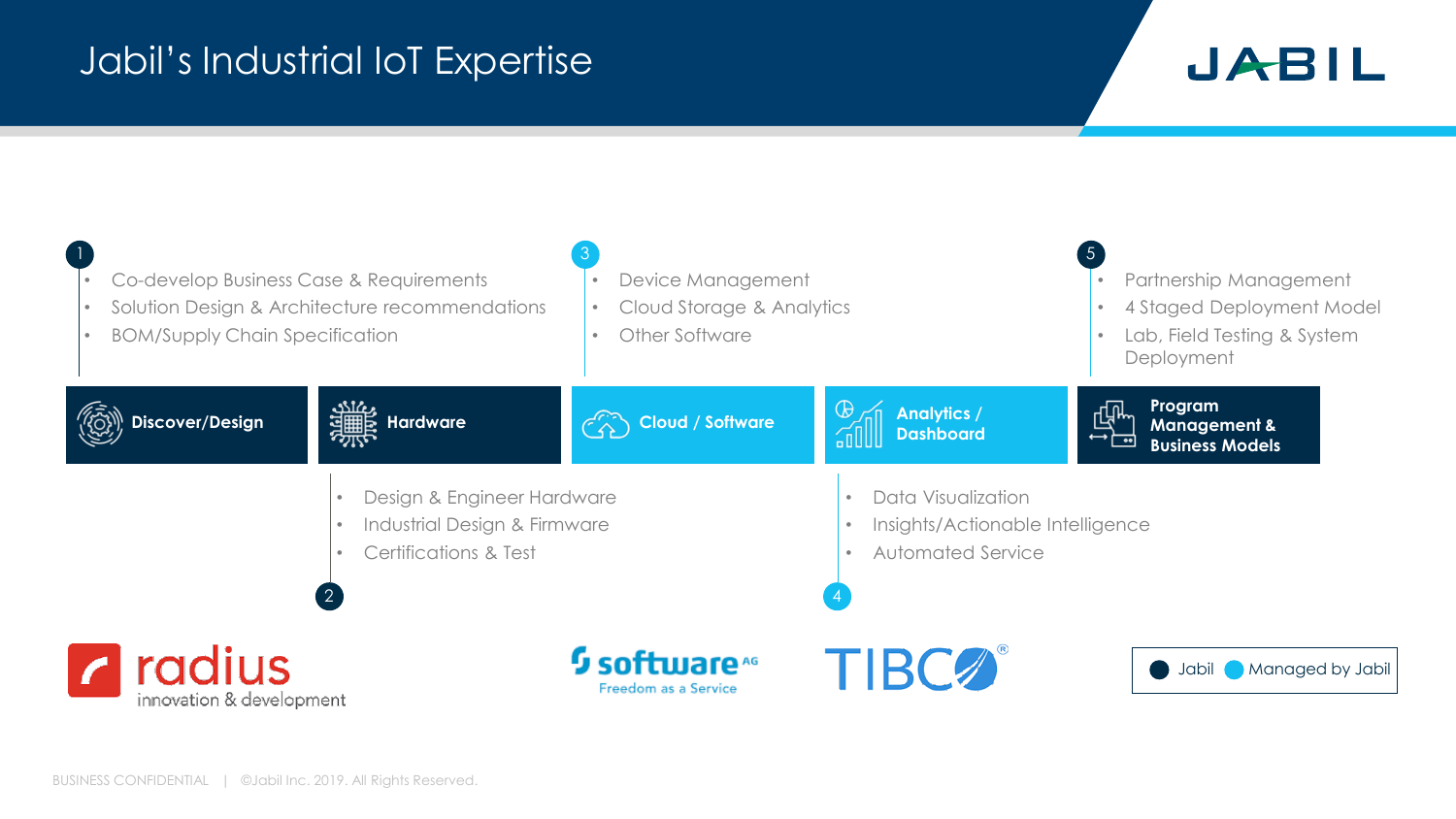#### We maintain a disciplined approach to Industrial IoT product and solution development

#### **Predictive**<br> **Predictive MaintenanceAsset**  Basics **Management Product Life Cycle Warranty Upsell & Management Product /Parts Replenishment and warranty case management Product Registration**

JABIL